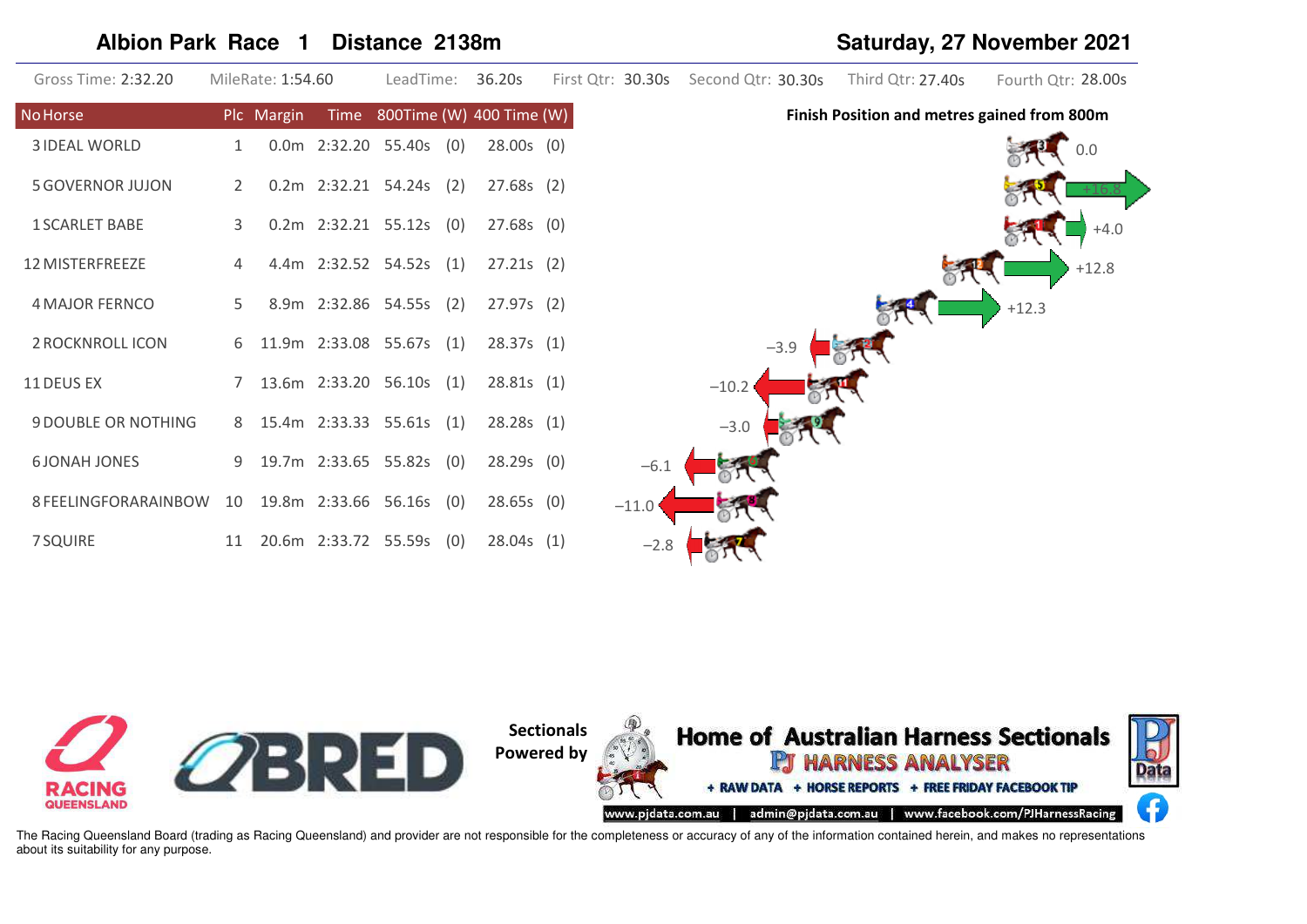# **Albion Park Race 2 Distance 1660m Saturday, 27 November 2021**

| Gross Time: 1:57.40       |    | MileRate: 1:53.90 | LeadTime:                     |     | 3.20s        |         | First Qtr: 27.40s Second Qtr: 30.40s | Third Qtr: 28.20s                           | Fourth Qtr: 28.20s |
|---------------------------|----|-------------------|-------------------------------|-----|--------------|---------|--------------------------------------|---------------------------------------------|--------------------|
| <b>No Horse</b>           |    | Plc Margin        | Time 800Time (W) 400 Time (W) |     |              |         |                                      | Finish Position and metres gained from 800m |                    |
| <b>4 STREITKID</b>        | 1  |                   | $0.0m$ 1:57.40 56.40s (0)     |     | $28.20s$ (0) |         |                                      |                                             |                    |
| 9 KEY LARGO               | 2  |                   | 1.4m 1:57.50 55.61s (1)       |     | 27.58s(2)    |         |                                      |                                             | $+11.2$            |
| <b>3 LIVING AGAIN</b>     | 3  |                   | 6.6m 1:57.89 55.64s (1)       |     | 27.67s(1)    |         |                                      |                                             | $+10.8$            |
| 1 B MAC C                 | 4  |                   | 7.9m 1:57.99 56.65s (0)       |     | $28.39s$ (0) |         |                                      | $-3.5$                                      |                    |
| <b>6 CHASING THE WIND</b> | 5  |                   | 9.3m 1:58.09 55.50s (2)       |     | 27.83s(2)    |         |                                      |                                             | $+12.9$            |
| 10 WE SALUTE YOU          | 6  |                   | 12.2m 1:58.30 55.71s (1)      |     | 27.75s(1)    |         |                                      | $+9.8$                                      |                    |
| 7 EL AGUILA               |    |                   | 7 13.7m 1:58.42 57.08s (1)    |     | 28.88s(1)    |         | $-9.7$                               |                                             |                    |
| <b>5 FLO RYDA</b>         | 8  |                   | 16.3m 1:58.61 56.62s (0)      |     | $28.22s$ (0) |         | $-3.1$                               |                                             |                    |
| 8 COLONEL JOY             | 9  |                   | 16.6m 1:58.63 56.93s (0)      |     | 28.58s(0)    |         | $-7.6$                               |                                             |                    |
| 2 ROLL WITH ROCKY         | 10 |                   | 18.7m  1:58.79  57.14s        | (1) | 28.82s(1)    | $-10.5$ |                                      |                                             |                    |

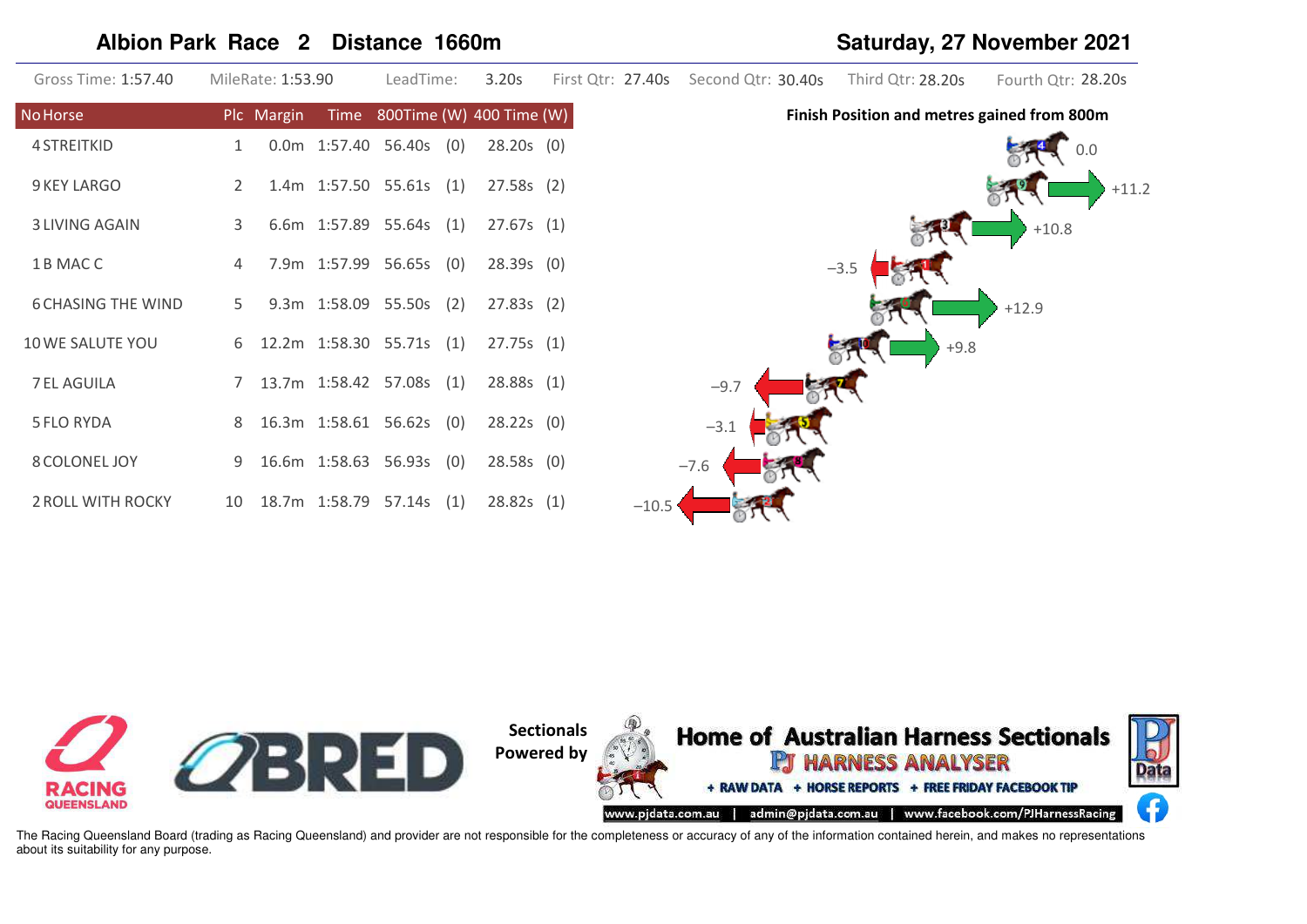#### **Albion Park Race 3 Distance 1660m Saturday, 27 November 2021**

| Gross Time: 1:57.50        |                | MileRate: 1:53.90 |                     | LeadTime:           |     | 3.30s                         | First Qtr: 28.20s Second Qtr: 30.10s | Third Qtr: 27.60s                           | Fourth Qtr: 28.30s |
|----------------------------|----------------|-------------------|---------------------|---------------------|-----|-------------------------------|--------------------------------------|---------------------------------------------|--------------------|
| <b>No Horse</b>            |                | Plc Margin        |                     |                     |     | Time 800Time (W) 400 Time (W) |                                      | Finish Position and metres gained from 800m |                    |
| <b>1JUMPING JACK JIMMY</b> | $\mathbf{1}$   |                   |                     | 0.0m 1:57.50 55.90s | (0) | $28.30s$ (0)                  |                                      |                                             | 0.0                |
| 9 COMMODORE JUJON          | 2              |                   |                     | 1.4m 1:57.60 55.69s | (0) | $28.07s$ (0)                  |                                      |                                             | $+3.0$             |
| 10 ITALIAN LAD             | 3              |                   |                     | 3.1m 1:57.73 55.27s | (1) | 28.05s(2)                     |                                      |                                             | $+9.1$             |
| <b>7 SQUARE DEALER</b>     | $\overline{4}$ |                   |                     | 4.9m 1:57.86 55.63s | (0) | $27.98s$ (0)                  |                                      |                                             | $+3.9$             |
| 2 ROLL ONE OVER            | 5 <sup>1</sup> |                   | 5.9m 1:57.94 55.78s |                     | (1) | 28.25s(1)                     |                                      |                                             | $+1.7$             |
| <b>5 CLASSIE AMERICAN</b>  | 6              |                   |                     | 6.4m 1:57.98 56.14s | (1) | 28.60s(1)                     |                                      | $-3.4$                                      |                    |
| <b>3 JUST JOSHIN</b>       |                |                   |                     | 7.6m 1:58.07 55.23s | (1) | 27.96s(1)                     |                                      |                                             | $+9.6$             |

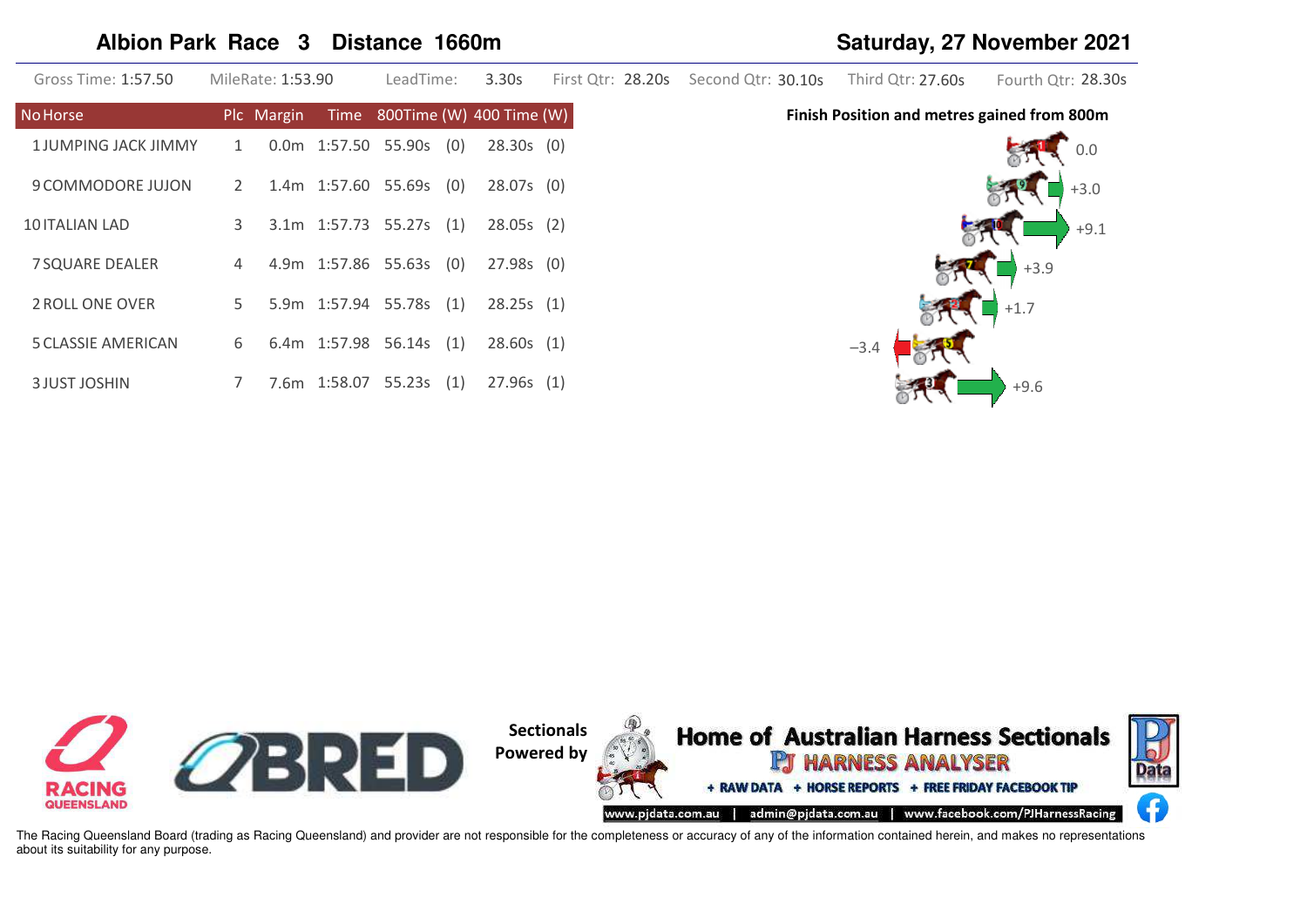# **Albion Park Race 4 Distance 1660m Saturday, 27 November 2021**

| Gross Time: 1:54.40        |    | MileRate: 1:50.90 | LeadTime:                  | 3.30s                         |        | First Qtr: 26.60s Second Qtr: 28.90s | Third Qtr: 27.30s                           | Fourth Qtr: 28.30s |
|----------------------------|----|-------------------|----------------------------|-------------------------------|--------|--------------------------------------|---------------------------------------------|--------------------|
| <b>No Horse</b>            |    | Plc Margin        |                            | Time 800Time (W) 400 Time (W) |        |                                      | Finish Position and metres gained from 800m |                    |
| 4 BLACKSADANCE             |    |                   | 0.0m 1:54.40 55.28s (0)    | $28.00s$ (0)                  |        |                                      |                                             | $+4.6$             |
| <b>2 NORTHVIEW HUSTLER</b> | 2  |                   | 2.0m 1:54.55 54.78s (0)    | $27.51s$ (0)                  |        |                                      |                                             | $+11.8$            |
| <b>1TURN IT UP</b>         | 3  |                   | 3.7m 1:54.68 55.23s (0)    | $27.97s$ (0)                  |        |                                      |                                             | $+5.3$             |
| <b>5 SPEECH IS SILVER</b>  | 4  |                   | 4.2m 1:54.71 55.17s (1)    | 28.22s(1)                     |        |                                      |                                             | $+6.2$             |
| <b>6 WILL THE WIZARD</b>   | 5. |                   | 6.1m $1:54.85$ 56.02s (0)  | 28.73s(0)                     |        |                                      | $-6.1$                                      |                    |
| <b>3 JERADAS DELIGHT</b>   | 6  |                   | 7.9m 1:54.99 55.11s (1)    | 28.14s(1)                     |        |                                      |                                             | $+7.1$             |
| 7 ROCK WITH SAM            |    |                   | 7 21.7m 1:56.01 55.76s (0) | $28.52s$ (0)                  | $-2.3$ |                                      |                                             |                    |

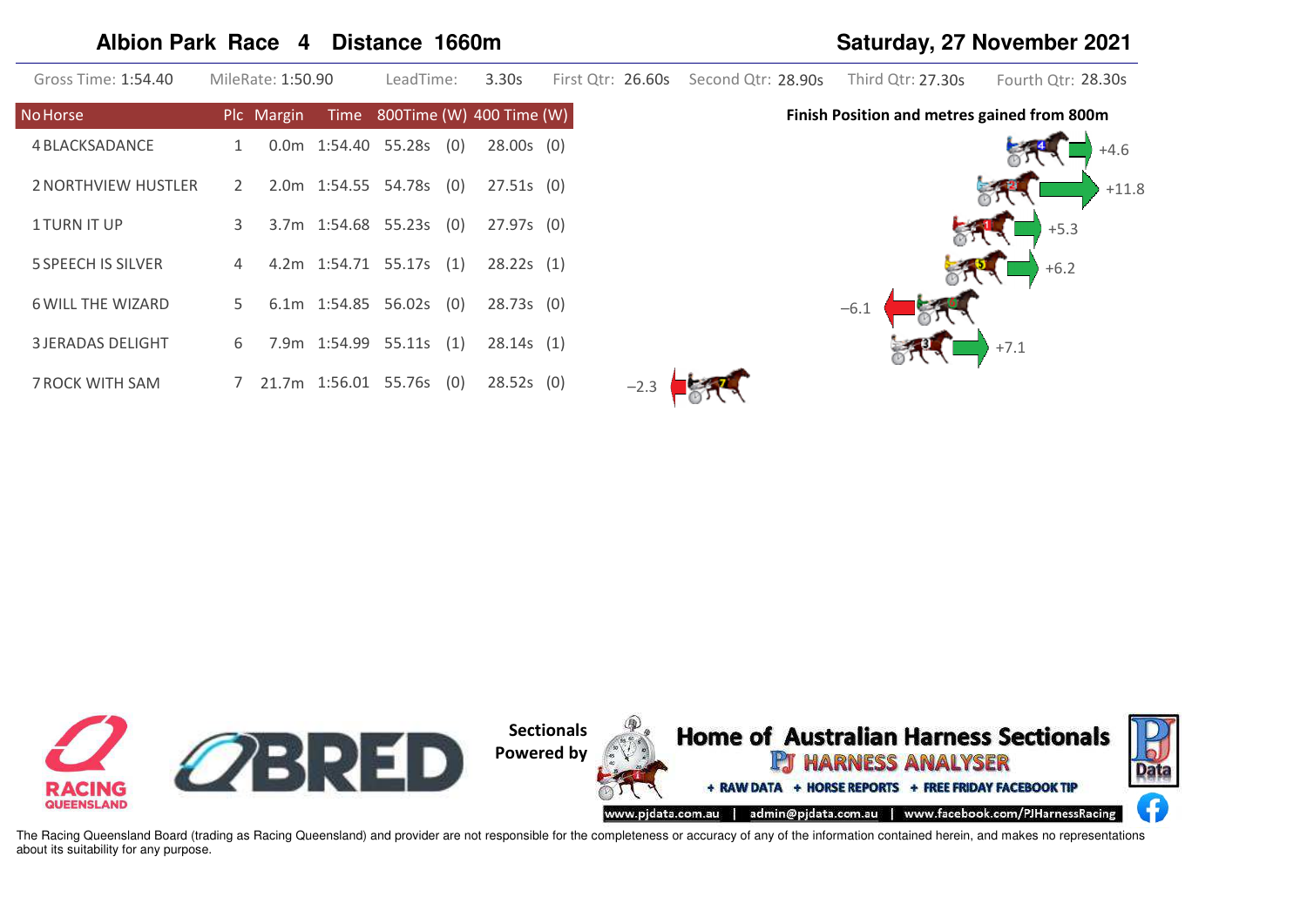# **Albion Park Race 5 Distance 2138m Saturday, 27 November 2021**

| Gross Time: 2:33.80           |    | MileRate: 1:55.80 | LeadTime:                  |     | 38.20s                        |     |  | First Qtr: 29.50s Second Qtr: 29.20s | Third Qtr: 28.10s                           | Fourth Qtr: 28.80s |
|-------------------------------|----|-------------------|----------------------------|-----|-------------------------------|-----|--|--------------------------------------|---------------------------------------------|--------------------|
| <b>No Horse</b>               |    | Plc Margin        |                            |     | Time 800Time (W) 400 Time (W) |     |  |                                      | Finish Position and metres gained from 800m |                    |
| <b>1 GLENEAGLE WARRIOR</b>    | 1  |                   | $0.0m$ 2:33.80 56.90s (0)  |     | $28.80s$ (0)                  |     |  |                                      |                                             | 0.0                |
| <b>4 THE IDEAL DANCER</b>     |    |                   | 4.5m 2:34.14 56.64s (1)    |     | 28.46s(1)                     |     |  |                                      |                                             | $+3.7$             |
| <b>6 YOUNG CONQUEROR</b>      | 3  |                   | 5.6m 2:34.22 57.01s (1)    |     | $28.60s$ (0)                  |     |  |                                      | $-1.6$                                      |                    |
| <b>9 CONVAIR HUSTLER</b>      | 4  |                   | 7.8m 2:34.39 56.18s (1)    |     | 28.14s(2)                     |     |  |                                      |                                             | $+10.2$            |
| <b>7 THE GENERAL</b>          |    |                   | 17.8m 2:35.15 56.16s (0)   |     | 28.50s(2)                     |     |  |                                      | $+10.4$                                     |                    |
| <b>12 RECIPE FOR DREAMING</b> |    |                   | 6 26.3m 2:35.79 57.74s (0) |     | 28.91s(1)                     |     |  | $-11.9$                              |                                             |                    |
| 11 ALBION ARK                 |    |                   | 7 26.6m 2:35.81 58.09s (0) |     | $29.26s$ (0)                  |     |  | $-16.8$                              |                                             |                    |
| <b>8 CIRCLE LINE</b>          | 8  |                   | 29.7m 2:36.05 58.62s (0)   |     | $29.81s$ (0)                  |     |  | $-24.3$                              |                                             |                    |
| <b>2 ONE LAST ROLL</b>        | 9  |                   | 32.5m 2:36.26 58.27s (1)   |     | 29.75s(1)                     |     |  | $-19.3$                              |                                             |                    |
| <b>5 CALVERT HOT SHOT</b>     | 10 |                   | 41.8m 2:36.96 58.51s (0)   |     | $29.67s$ (0)                  |     |  | $-22.8$                              |                                             |                    |
| <b>3 RING THE TILL</b>        | 11 |                   | 44.8m 2:37.19 58.16s (1)   |     | 29.90s                        | (1) |  | $-17.8$                              |                                             |                    |
| 10 BEAST MODE                 | 12 |                   | 46.0m 2:37.28 58.54s       | (1) | 30.26s                        | (3) |  | $-23.2$                              |                                             |                    |

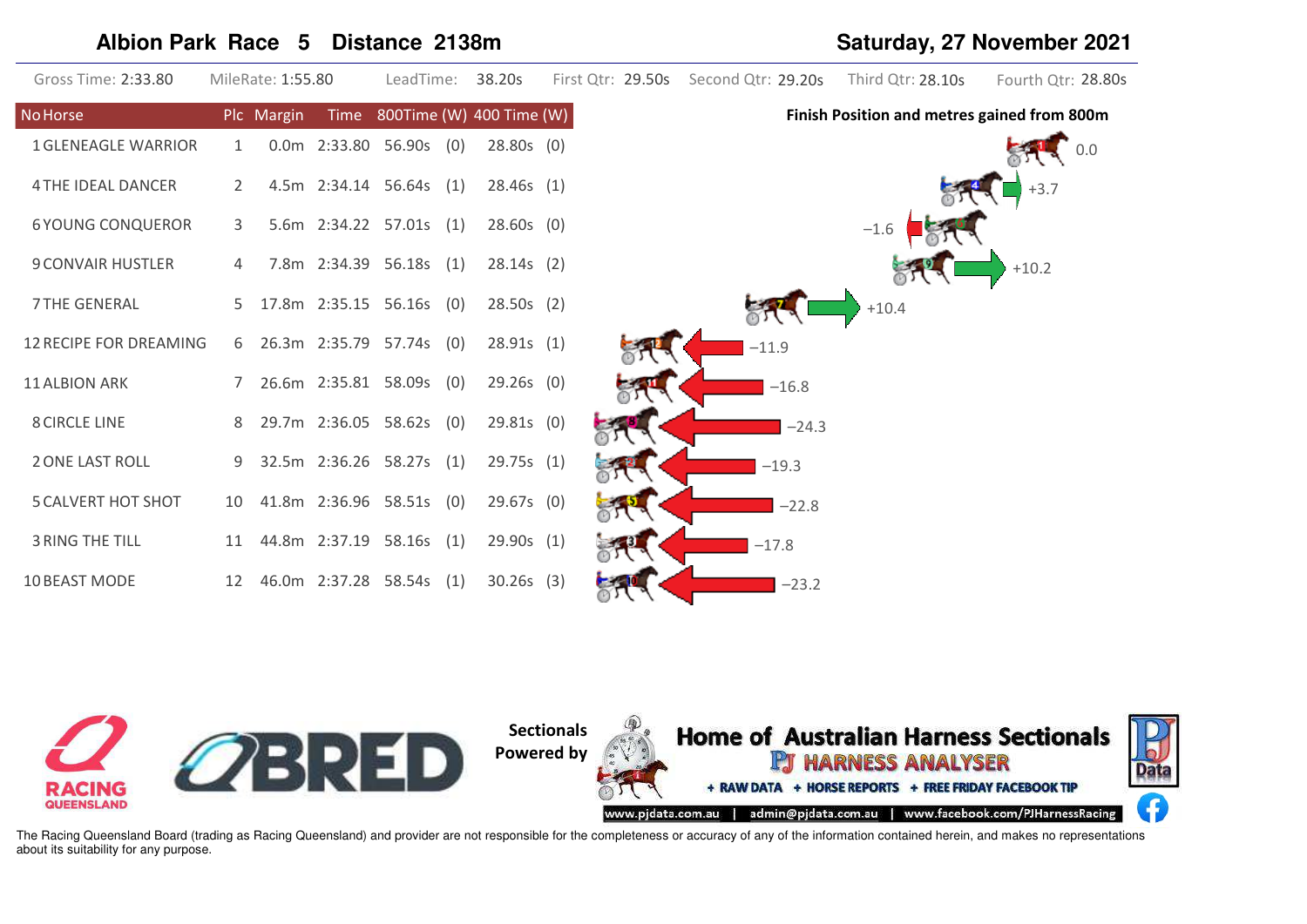# **Albion Park Race 6 Distance 1660m Saturday, 27 November 2021**

| Gross Time: 1:57.50        | MileRate: 1:53.90 | LeadTime:                       | 3.30s             | First Qtr: 28.20s Second Qtr: 30.00s | Third Qtr: 28.30s                           | Fourth Qtr: 27.70s |
|----------------------------|-------------------|---------------------------------|-------------------|--------------------------------------|---------------------------------------------|--------------------|
| No Horse                   | Plc Margin        | $Time$ 800Time (W) 400 Time (W) |                   |                                      | Finish Position and metres gained from 800m |                    |
| <b>8 LEAP TO FAME</b>      | 1                 | $0.0m$ 1:57.50 55.76s (1)       | 27.55s(1)         |                                      |                                             |                    |
| 3 AWAYWEGO                 | $2^{\circ}$       | 3.6m 1:57.76 56.25s (0)         | 27.95s(0)         |                                      | $-3.6$                                      |                    |
| <b>6 RACY ROXY</b>         | 3                 | 6.0m 1:57.94 55.87s (1)         | 27.62s(1)         |                                      |                                             | $+1.8$             |
| <b>1 MISTY CREEK</b>       | 4                 | 6.0m 1:57.94 56.13s (0)         | $27.81s$ (0)      |                                      | $-1.8$                                      |                    |
| 2 BANGKOK DEEJAY           | 5                 | 6.3m 1:57.96 55.27s (1)         | 26.98s(1)         |                                      |                                             | $+10.5$            |
| 4 O B LEGAL                | 6                 | 6.3m 1:57.96 55.59s (1)         | 27.32s(1)         |                                      |                                             | $+5.9$             |
| <b>7 GOLDIES A DELIGHT</b> |                   | 7 14.3m 1:58.54 55.87s (0)      | 27.47s (0)        |                                      | $+1.9$                                      |                    |
| <b>5 EUGENIEN</b>          | 8                 | 14.8m  1:58.58  56.38s          | (0)<br>27.87s (0) | $-5.4$                               |                                             |                    |

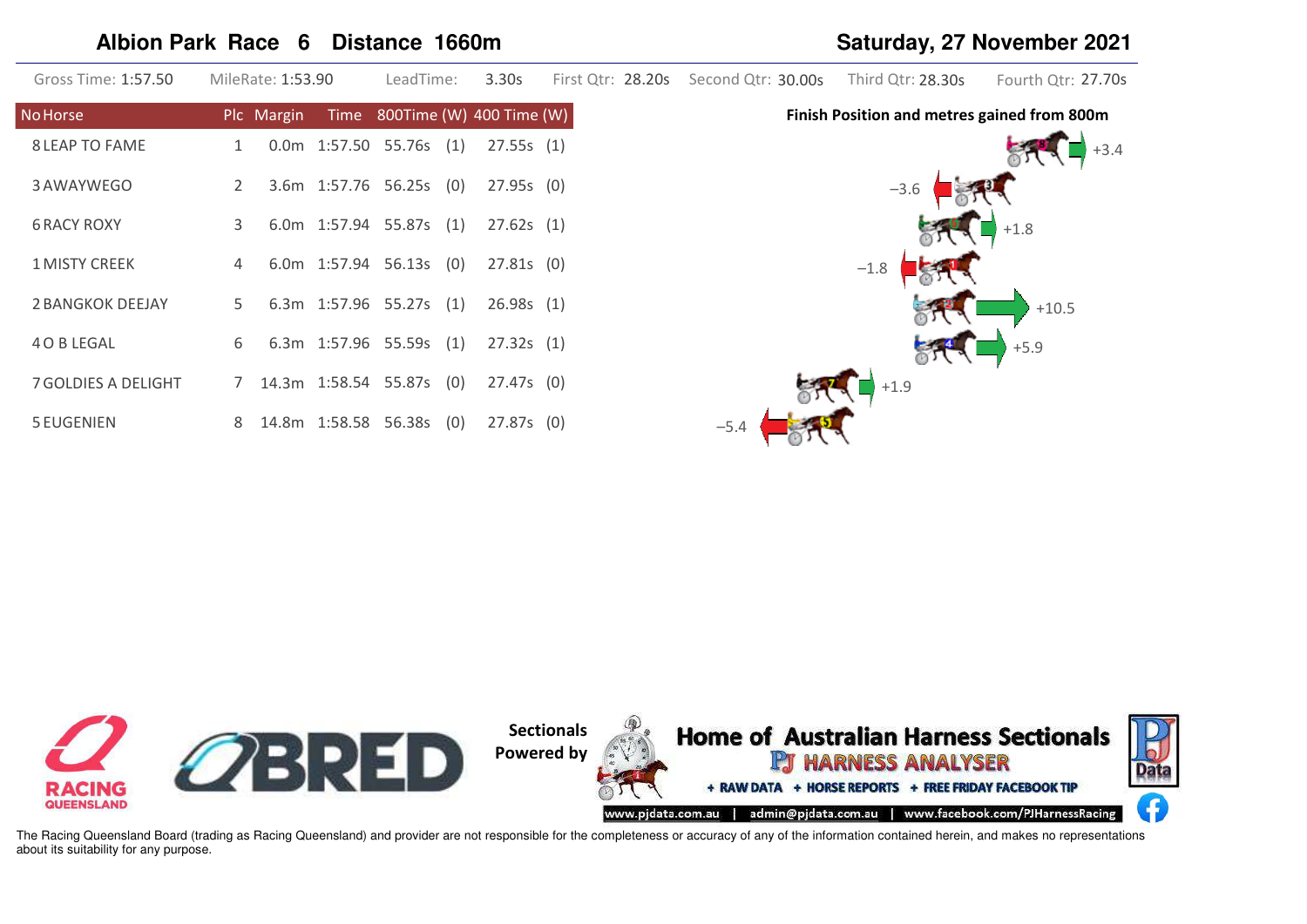# **Albion Park Race 7 Distance 1660m Saturday, 27 November 2021**

| Gross Time: 2:00.80      |   | MileRate: 1:57.10 | LeadTime:              |     | 3.40s                         | First Otr: 30.20s | Second Otr: 30.90s | Third Otr: 28.40s                           | Fourth Otr: 27.90s |
|--------------------------|---|-------------------|------------------------|-----|-------------------------------|-------------------|--------------------|---------------------------------------------|--------------------|
| <b>No Horse</b>          |   | Plc Margin        |                        |     | Time 800Time (W) 400 Time (W) |                   |                    | Finish Position and metres gained from 800m |                    |
| 4 FIRST STRING           |   |                   | 0.0m 2:00.80 56.30s    | (0) | 27.90s (0)                    |                   |                    |                                             | 0.0                |
| <b>1 THE BANKER</b>      |   |                   | 2.7m 2:01.00 56.17s    | (0) | 27.66s (0)                    |                   |                    |                                             | $+1.9$             |
| <b>8 THE IRISH EAGLE</b> | 3 |                   | 3.4m 2:01.05 55.91s    | (0) | 27.37s (0)                    |                   |                    |                                             | $+5.6$             |
| 6 GOTTAHAVEAHOBBIE       | 4 |                   | 7.9m  2:01.38  55.61s  | (0) | 27.44s(1)                     |                   |                    |                                             | $+9.9$             |
| 5 PINUP BOY              |   |                   | 5 15.3m 2:01.92 56.45s | (0) | 27.87s(0)                     |                   | $-2.1$             |                                             |                    |

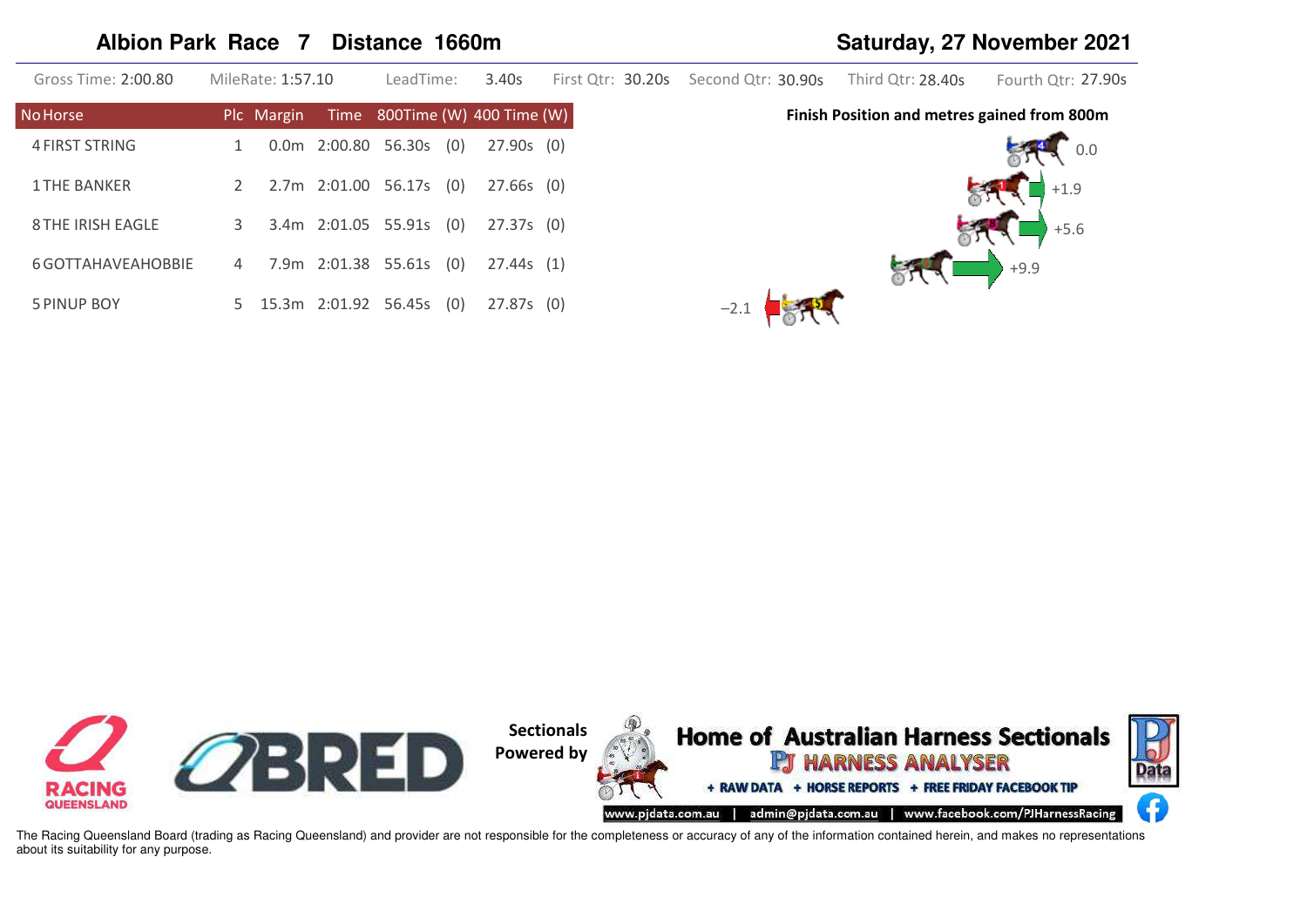# Albion Park Race 8 Distance 1660m

| Gross Time: 1:59.70        |    | MileRate: 1:56.10 | LeadTime:                     |     | 3.30s        | First Qtr: 27.20s Second Qtr: 32.00s | Third Qtr: 28.60s                           | Fourth Qtr: 28.60s |
|----------------------------|----|-------------------|-------------------------------|-----|--------------|--------------------------------------|---------------------------------------------|--------------------|
| <b>No Horse</b>            |    | Plc Margin        | Time 800Time (W) 400 Time (W) |     |              |                                      | Finish Position and metres gained from 800m |                    |
| <b>5 SCOTTS RAIN</b>       |    |                   | 0.0m 1:59.70 56.25s (1)       |     | 28.33s(2)    |                                      |                                             | $+13.4$            |
| <b>4 GET READY TO ROCK</b> | 2  |                   | 4.7m 2:00.05 57.53s (0)       |     | 28.93s(0)    |                                      | $-4.7$                                      |                    |
| 9 MAGGIE                   | 3  |                   | 8.7m 2:00.35 56.17s (1)       |     | 28.19s(2)    |                                      |                                             | $+14.5$            |
| 2 BRILLIANT ART            | 4  |                   | 12.1m 2:00.61 57.78s (1)      |     | 29.09s(1)    | $-8.1$                               |                                             |                    |
| <b>8 PRINCESS CHILLA</b>   | 5. |                   | 13.3m 2:00.70 57.46s (0)      |     | $28.86s$ (0) | $-3.7$                               |                                             |                    |
| 1 SHEZ ALL STYLE           |    |                   | 6 13.4m 2:00.71 57.85s (0)    |     | $29.18s$ (0) | $-9.2$                               |                                             |                    |
| <b>7 JEWEL OF PEAK</b>     |    |                   | 14.6m 2:00.80 57.61s (1)      |     | 28.90s(1)    | $-5.8$                               |                                             |                    |
| <b>6 BETTOR MEMORIES</b>   | 8  |                   | 17.3m 2:01.00 57.39s (0)      |     | 28.81s(0)    | $-2.7$                               |                                             |                    |
| <b>3 WHICH HUNT</b>        | 9  |                   | 17.6m 2:01.02 57.16s (1)      |     | 28.77s(1)    |                                      | $+0.6$                                      |                    |
| 10 MOLLIESMARYELLE         | 10 |                   | 19.8m  2:01.19  56.59s        | (1) | $28.66s$ (2) |                                      | $+8.6$                                      |                    |

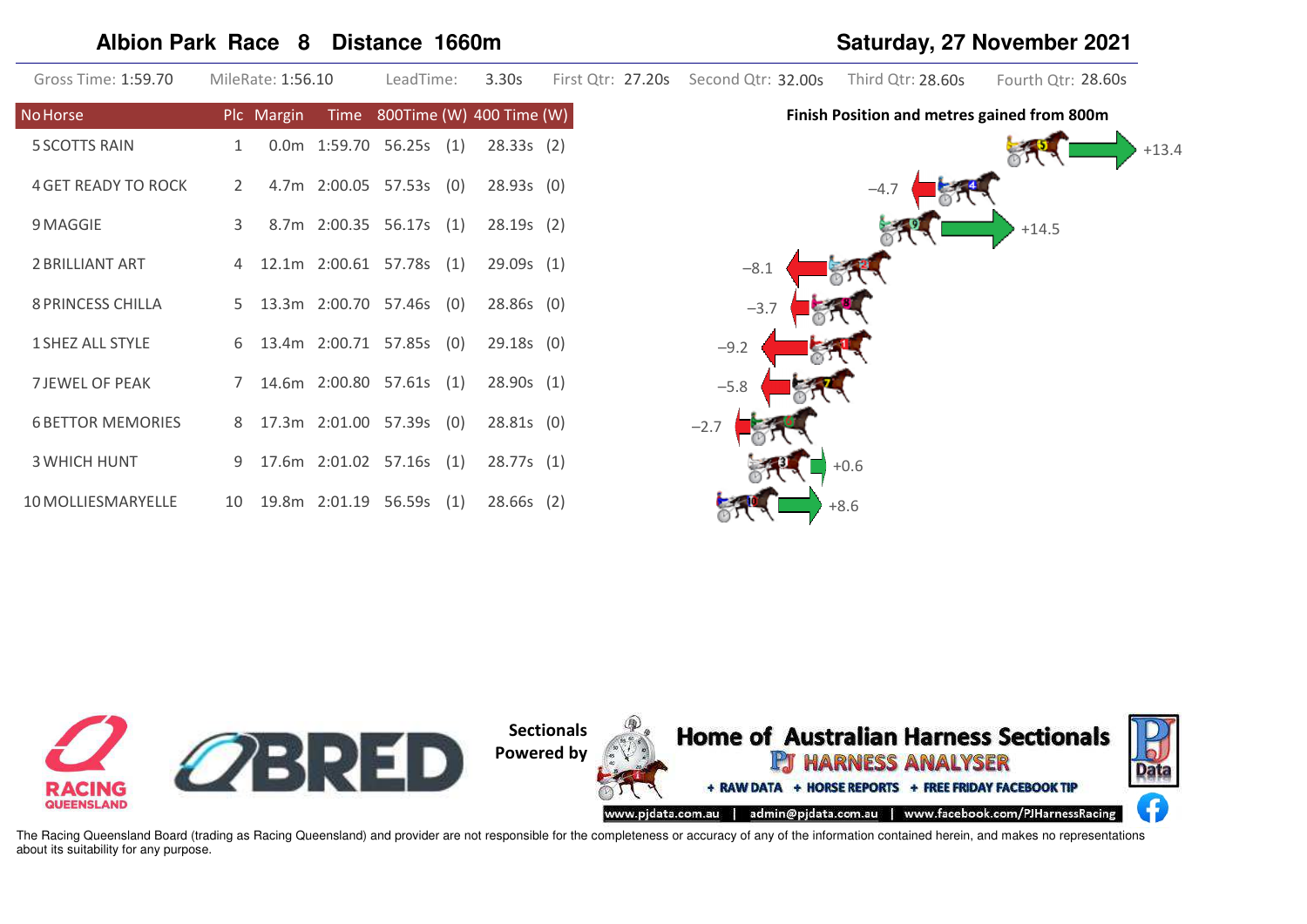# Albion Park Race 9 Distance 2647m

| Gross Time: 3:20.80       | MileRate: 2:00.70             | LeadTime:                     | 77.80s       | First Qtr: 31.10s Second Qtr: 30.90s | Third Qtr: 30.70s                           | Fourth Qtr: 30.30s |
|---------------------------|-------------------------------|-------------------------------|--------------|--------------------------------------|---------------------------------------------|--------------------|
| <b>No Horse</b>           | Plc Margin                    | Time 800Time (W) 400 Time (W) |              |                                      | Finish Position and metres gained from 800m |                    |
| <b>9 SIR FAHRENHEIT</b>   |                               | 0.0m 3:20.80 59.82s (1)       | 29.82s(2)    |                                      |                                             |                    |
| 10 MAJESTIC SIMON         | 2                             | 7.7m 3:21.41 60.07s (1)       | $30.08s$ (2) |                                      |                                             | $+12.3$            |
| <b>1 FATHER CHRISTMAS</b> | 3 13.0m 3:21.83 61.12s (1)    |                               | 31.13s(2)    | $-1.6$                               |                                             |                    |
| 2 IM THE COMMANDO         | 4 14.9m 3:21.98 61.81s (0)    |                               | $31.08s$ (0) | $-10.7$                              |                                             |                    |
| <b>6 GEE UP NEDDY</b>     | 5 15.4m 3:22.02 62.17s (0)    |                               | $31.46s$ (0) | $-15.4$                              |                                             |                    |
| 3 GODOFTHUNDER            | 26.0m 3:22.86 62.26s (0)<br>6 |                               | $31.57s$ (0) | $-16.6$                              |                                             |                    |
| <b>8 STRESS FACTOR</b>    |                               | 33.2m 3:23.43 63.32s (1)      | 32.47s(1)    |                                      | $-30.6$                                     |                    |
| <b>4 JUSTABITNOISY</b>    | 8                             | 34.7m 3:23.55 63.09s (1)      | 32.27s(1)    |                                      | $-27.5$                                     |                    |
| 7 KINGDOM COME            | 9 101.2m 3:28.83 62.61s (0)   |                               | $31.52s$ (0) | $-21.2$                              |                                             |                    |
| <b>5 MATATOKI</b>         | 10 105.4m 3:29.16 62.55s (0)  |                               | $31.46s$ (0) | $-20.4$                              |                                             |                    |